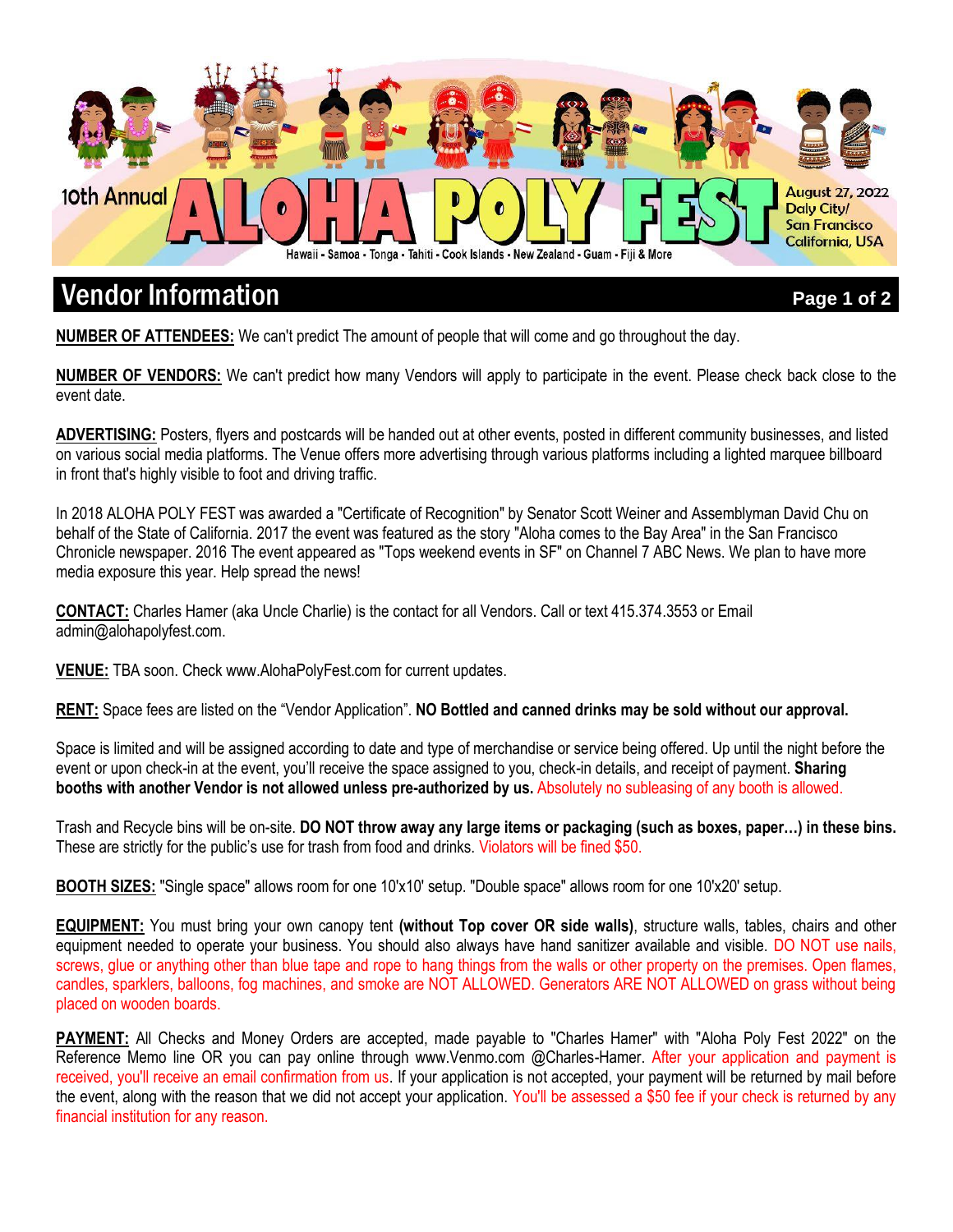

## **Vendor Information** *Page 2 of 2***. The Vendor Information** *Page 2 of 2***.**

**DUE DATE:** Applications and payments are accepted until July 31, 2022. Early bird discount available to applications stamped and mailed before June 30, 2022.

**SETUP & BREAKDOWN:** Setup time on Saturday, August 27, 2022, is from 7am to 11am. Breakdown time is allowed at 7:30 pm to be completely vacated by 10pm. We advise you to bring a handcart to move things to the arena hall from your vehicle that may be temporary parked in the loading dock behind the arena hall.

Doors open to the public at 10am. Lunch service and Live Entertainment begins at 12pm.

PARKING: ALL DAY FREE PARKING is available in a reserved area close to the unloading dock in the huge parking lot. **NEVER** leave valuable objects in your vehicle that may be visible to others.

**SECURITY:** Venue Security and Daly City Police Department will monitor the event.

**INSURANCE, LICENSES & PERMITS:** We have event insurance that covers property damage and bodily injury only. We recommend, but not require, that you have your own liability insurance. You MUST possess a valid California Business Seller's Permit or Non-Profit certificate to rent a Vendor space at ALOHA POLY FEST. Please make sure to include a copy with your "Vendor Application". Vendors who sell only one time per year in California may obtain a "Temporary Business Seller's Permit" by visiting www.taxes.ca.gov. You are solely responsible for collecting and filing your own taxes.

**CANCELLATION:** Full refund is available if the event is cancelled for any reason before the scheduled event date OR if you are sick with or without symptoms. You'll receive a full refund if you contact us before the event. No refund will be available if you don't contact us cancel your participation.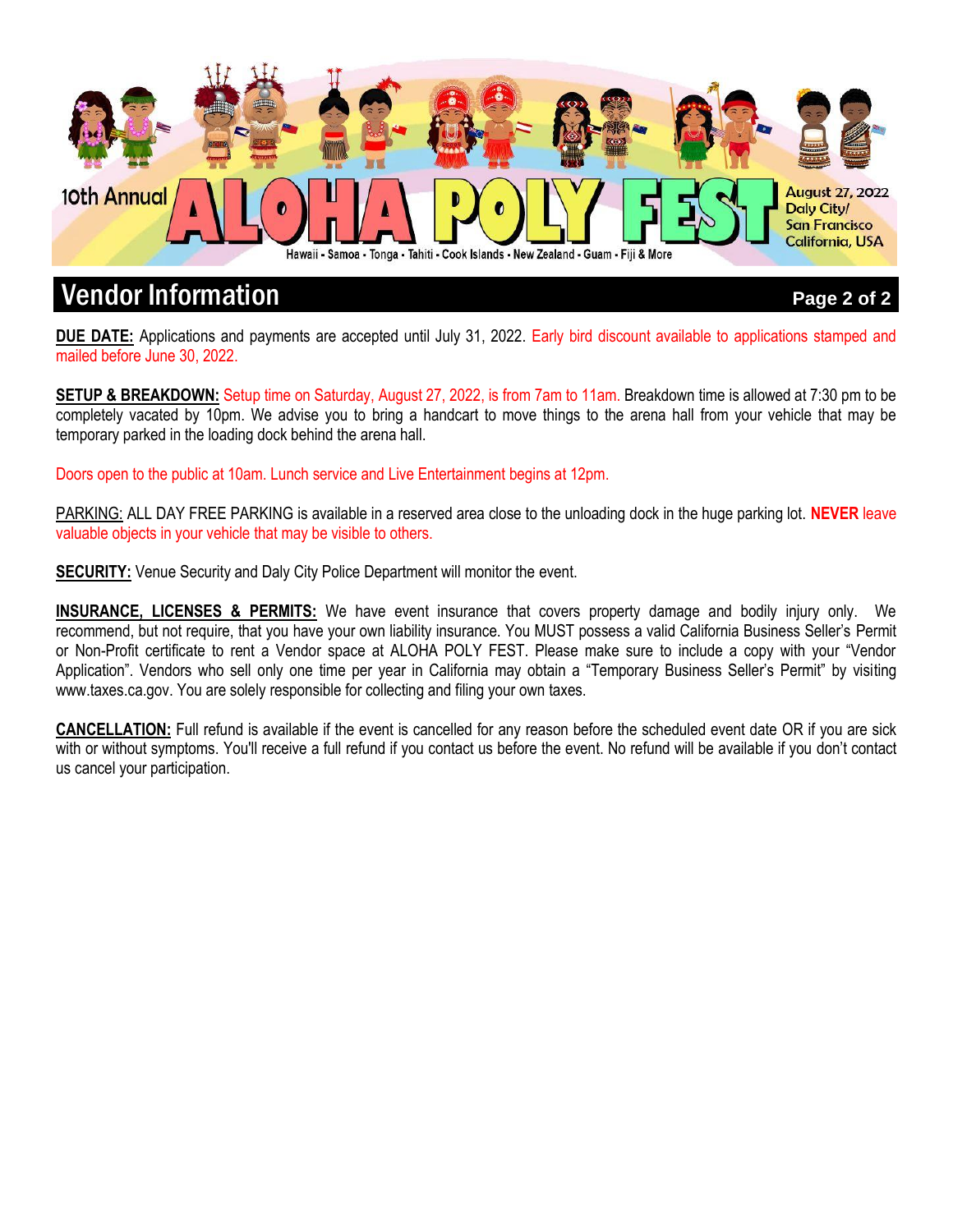

# Vendor Application

| Vendor Type                        | Single Space<br>$(10^{\circ} \times 10^{\circ})$ |                                                     | Double Space<br>$(10^{\circ}x20^{\circ})$                               |                 |
|------------------------------------|--------------------------------------------------|-----------------------------------------------------|-------------------------------------------------------------------------|-----------------|
|                                    |                                                  |                                                     | BEFORE 6/30/2022   AFTER 6/30/2022   BEFORE 6/30/2022   AFTER 6/30/2022 |                 |
| Information and Services Providers | $\bigcirc$ \$150                                 | $\bigcirc$ \$200                                    | N/A                                                                     | N/A             |
| Merchandise AND/OR Food and Drinks | \$250                                            | $\bigcirc$ \$300                                    | $\bigcirc$ \$450                                                        | \$600<br>$\cup$ |
| Food Truck/Cart                    |                                                  | Price Determined by Venue. Contact us for more info |                                                                         |                 |

\_\_\_\_\_\_\_\_\_\_\_\_\_\_\_\_\_\_\_\_\_\_\_\_\_\_\_\_\_\_\_\_\_\_\_\_\_\_\_\_\_\_\_\_\_\_\_\_\_\_\_\_\_\_\_\_\_\_\_\_\_\_\_\_\_\_\_\_\_\_\_\_\_\_\_\_\_\_\_\_\_\_\_\_\_\_\_\_\_\_\_\_\_\_\_\_\_

SIGNED: \_\_\_\_\_\_\_\_\_\_\_\_\_\_\_\_\_\_\_\_\_\_\_\_\_\_\_\_\_\_\_\_\_\_\_\_\_\_

| Amount: __________________________ |
|------------------------------------|
|                                    |
|                                    |
| Booth Number: ____________________ |

**CHECK or MONEY ORDER PAYABLE TO:** Charles Hamer

**RETURN BEFORE JULY 31, 2022:** Aloha Poly Fest c/o Charles Hamer ● 499 Vienna St. ● San Francisco, CA ● 94112